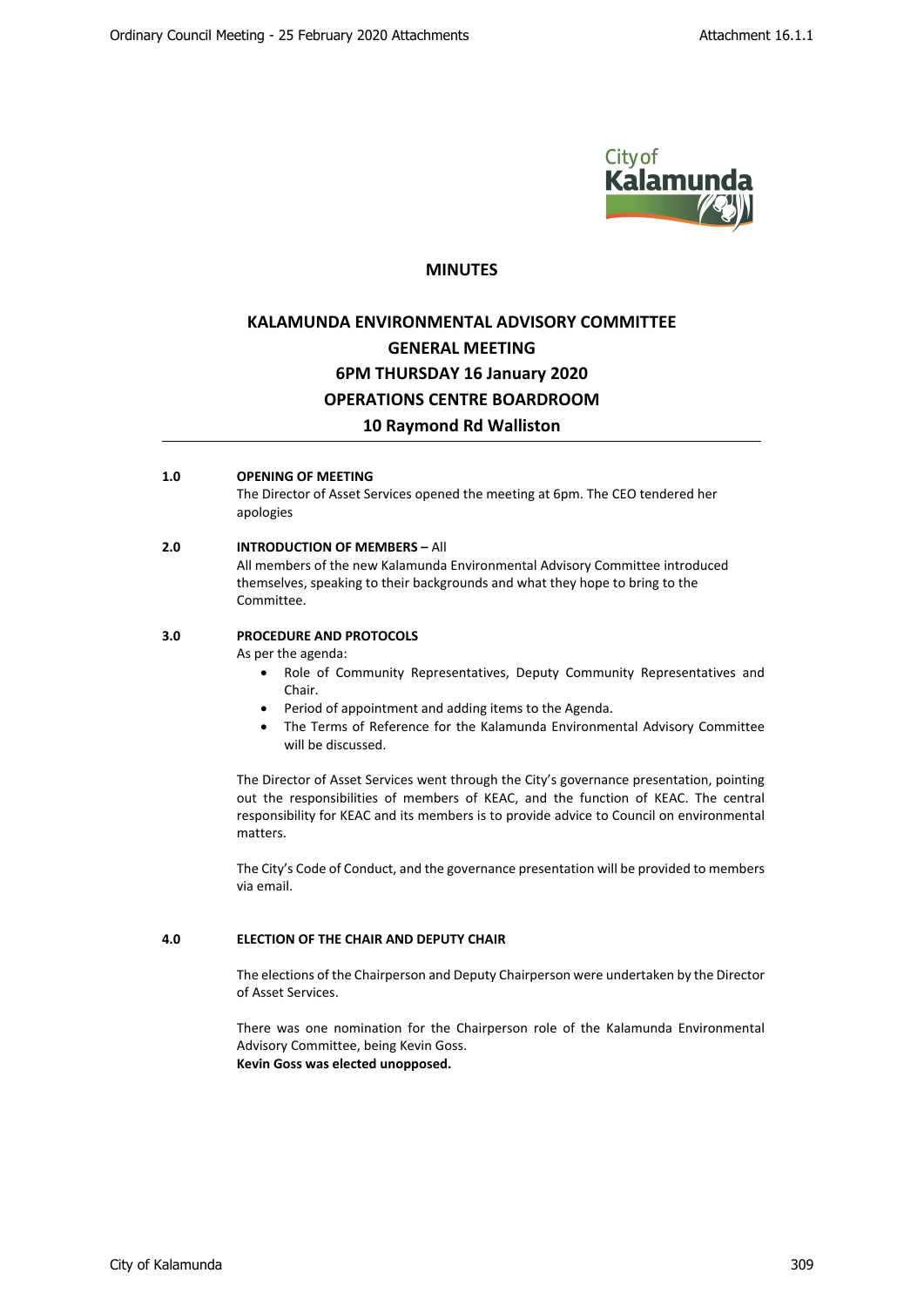

There were two nominations for the position of Deputy Chairperson, Victoria Laurie and Peter Forrest. Peter Forrest withdrew his nomination in favour of Victoria Laurie, and there being no other nominations:

**Victoria Laurie was elected unopposed to the role of Deputy Chairperson.**

Kevin Goss acknowledged the work that has been undertaken by Mark Schilling as the previous Deputy Chairperson and thanked him for his contribution in that position. He noted that the Committee will need to work together as a team, with all contributions valued, acknowledging that this is a larger group. The Chairperson role in KEAC is one of facilitation, rather than traditional chairing of the meeting, until resolutions are required. Discussion is to be inclusive, independent thoughts and debate are welcome, while respecting others and helping to move the meeting along.

The Chairperson reminded members that the purpose of KEAC is to provide expert advice on environment matters relating to the City of Kalamunda; that KEAC's impact will depend on the competence and strength of that advice. KEAC is free to initiate advice and members are free to initiate discussion items by placing them on the agenda. When KEAC resolves to put recommendations to Council, they are accompanied by a supporting paper from staff and Council is obliged to consider those recommendations.

## **5.0 ATTENDANCE AND APOLOGIES –** Chair

#### **Attendance**

| <b>Committee Members</b> |                                          |
|--------------------------|------------------------------------------|
| Kevin Goss               | <b>Presiding Member</b>                  |
| Victoria Laurie          | Deputy Presiding Member (arrived 6:25pm) |
| Rupert Duckworth         | <b>Community Representative</b>          |
| Mark Schilling           | <b>Community Representative</b>          |
| Peter Forrest            | <b>Community Representative</b>          |
| <b>Holly Bradley</b>     | <b>Community Representative</b>          |
| Cara Sheppard            | <b>Community Representative</b>          |
| Maria Kelly              | <b>Community Representative</b>          |
| Cr Janelle Sewell        | <b>Council Delegate</b>                  |
| Cr Brooke O'Donnell      | Council Delegate                         |
|                          |                                          |

#### **Staff**

Brett Jackson Director Asset Services (Departed at 6:32pm) Dallas Lynch Coordinator Natural Areas Rod Strang Manager Parks & Environmental Services Brett Byfield KEAC Support Officer

#### **Apologies**

Cr Kathy Ritchie Council Delegate

## **7.0 DISCLOSURE OF INTERESTS**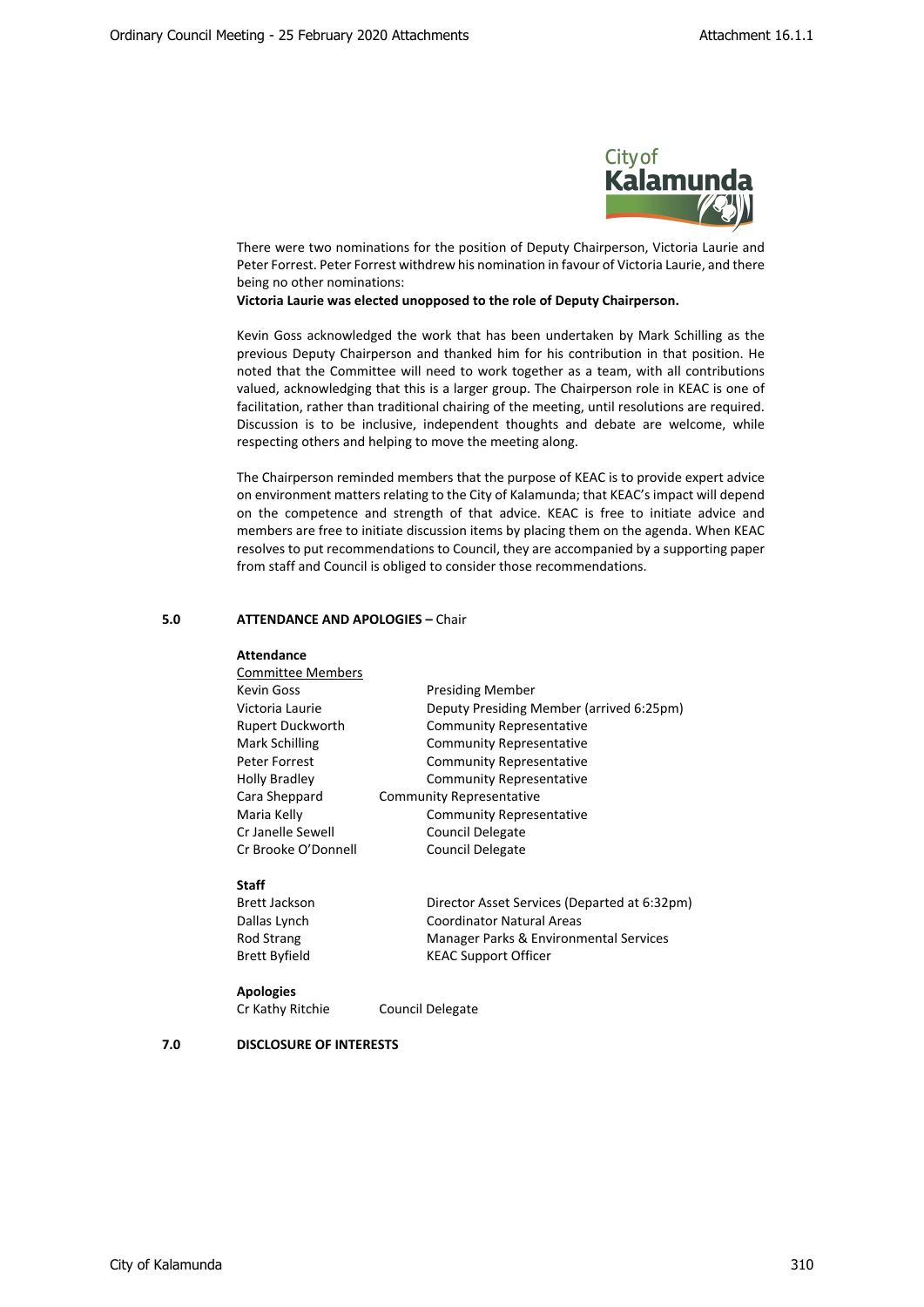

#### **7.1 Disclosure of Financial and Proximity Interests:**

- a) Members must disclose the nature of their interest in matters to be discussed at the meeting. (Section 5.65 of the *Local Government Act 1995)*
- b) Employees must disclose the nature of their interest in reports or advice when giving the report or advice to the meeting. (Section 5.7 of the *Local Government Act 1995*)

Mark Schilling declared a proximity interest relating to Forrestfield North, as he is an employee of Perth Airport

#### **7.2 Disclosure of Interest Affecting Impartiality**

**a) Members and staff must disclose their interests in matters to be discussed at the meeting in respect of which the member or employee has given or will give advice.**

Cr Janelle Sewell declared an Interest affecting Impartiality, as her employer is the Leader of the Legislative Assembly and her job is in the local Member's office.,

#### **8.0 CORRESPONDENCE**

Email from Peter Forrest relating to proposed Yule Brook Regional Park.

#### **9.0 INTRODUCTION AND PROGRESS ON KEY ITEMS FROM LAST KEAC TERM**

## **9.1 Local Environment Strategy**

#### **Background**

City Officer to present progress of the implementation of LES. The document is available from the City website for prior reading.

#### **Discussion**

KEAC had a significant role in the development of the Local Environment Strategy. It was developed to avoid jargon, to be an educational tool in casual settings. Stephen Castledine provided artwork for the LES. The LES is drawn from meticulous work completed by Staff, involving a number of workshops, surveys, and advice.

While engaging the Kalamunda community, and speaking of the positives in environmental management, a significant part of the LES is the commitments in the document's latter pages, that are actionable by the City and KEAC.

Members offered several suggestions to better promote the LES:

- a Facebook campaign advertising the LES, piece by piece.
- Advertise in chunks through the City's social media page.
- A portion of Community News pages is devoted to a part of LES.
- A presentation to Councillors.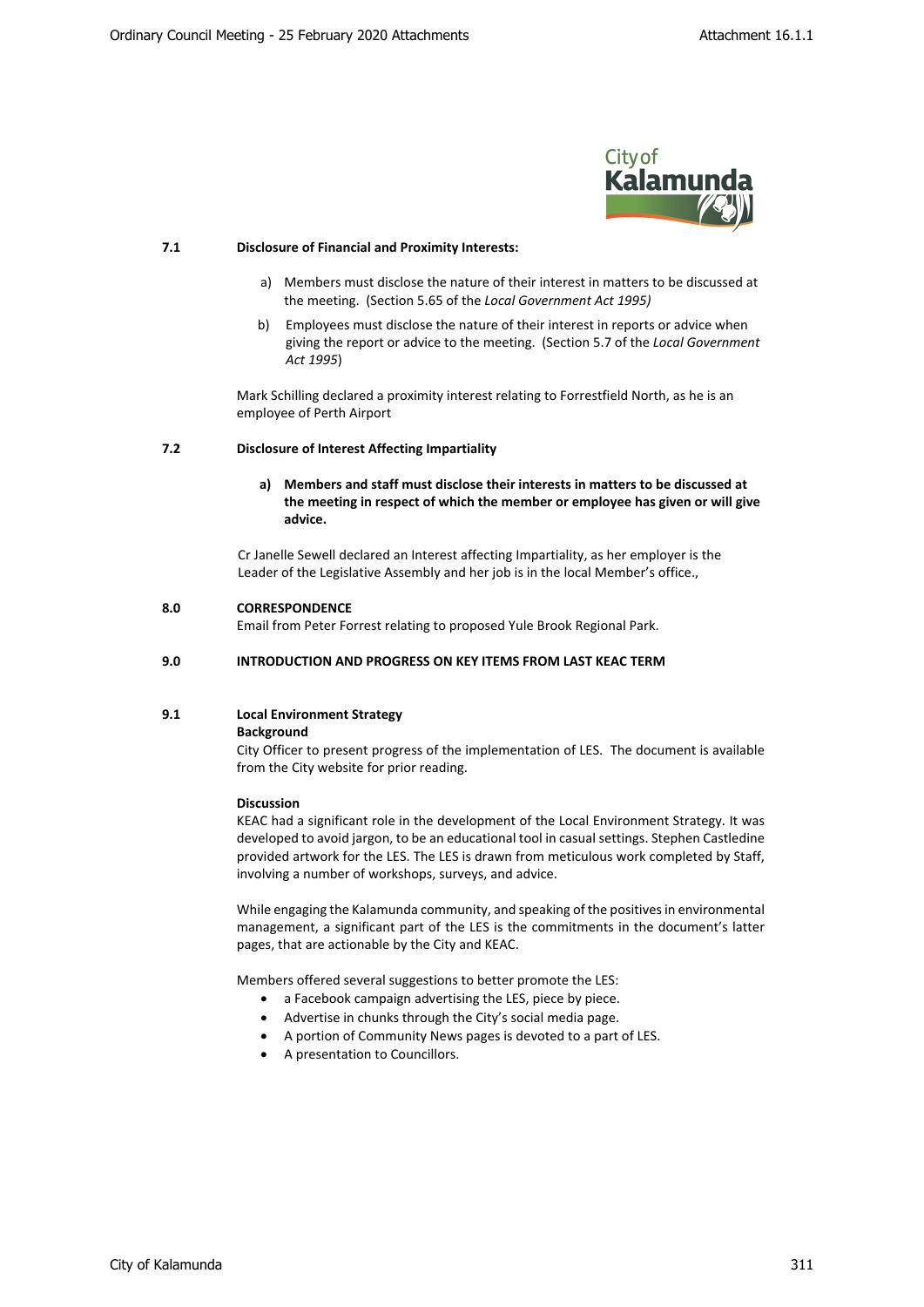

It was also suggested that reporting live on the actions of the LES could be completed through the City's GIS.

#### **Action**

KEAC is highly satisfied with the LES document, and the contribution of Victoria Laurie and staff on the development of the document. Members agreed that Victoria Laurie, Maria Kelly and Cr Janelle Sewell will liaise with the Manager of Public and Customer Relations for LES' promotion and to propose a communications strategy to strategically disseminate the document.

#### **9.2 Environmental Landuse Planning Strategy (ELUPS)**

A City Planning Officer was not available to speak to ELUPS. The Coordinator Natural Areas and the Chairperson of KEAC provided a brief history of ELUPS, its passing through Council, and what it represented. The Local Biodiversity Strategy review forms part of the actions of ELUPS.

The Local Biodiversity Strategy 2008 was one of the first biodiversity strategies created through WALGA. Its review is now occurring, with identifying actions from the document, and whether they were completed.

The proposed plan is for a draft revised Local Biodiversity Strategy to be presented to Council in June 2020. The review will include frameworks and instruments for implementing the strategy and recommend changes to improve implementation.

The Biodiversity Strategy is an important document for staff working in Parks, on Fire Prevention and Environmental Staff, as it provides a mechanism to protect and prioritise reserves. For fire prevention staff for example, it ensures that fire prevention crews are aware of rare vegetation that is to be preserved and worked around.

Reserves are currently being assessed as part of the Biodiversity Strategy review, with 80 reserves already assessed. The review focuses on Council managed properties, however there is an aspect of reviewing the biodiversity on private properties, in terms of what percentage of the quality biodiversity within the City is on privately owned land.

It was noted that there is the potential for conflict between fire prevention and preservation of biodiversity, and this would need to be carefully managed.

As part of the review, a Biodiversity Strategy Working Group would be formed.

#### **Action**

Holly Bradley was nominated as the KEAC Member on the Biodiversity Strategy Working Group

### 9.3 **Urban Forest Strategy**

An update on the Urban Forest Strategy was provided to KEAC by the Coordinator Natural Areas. The history of the decision to create an Urban Forest Strategy was discussed; it was prompted in part by discussions relating to trees on private property, which led to a Council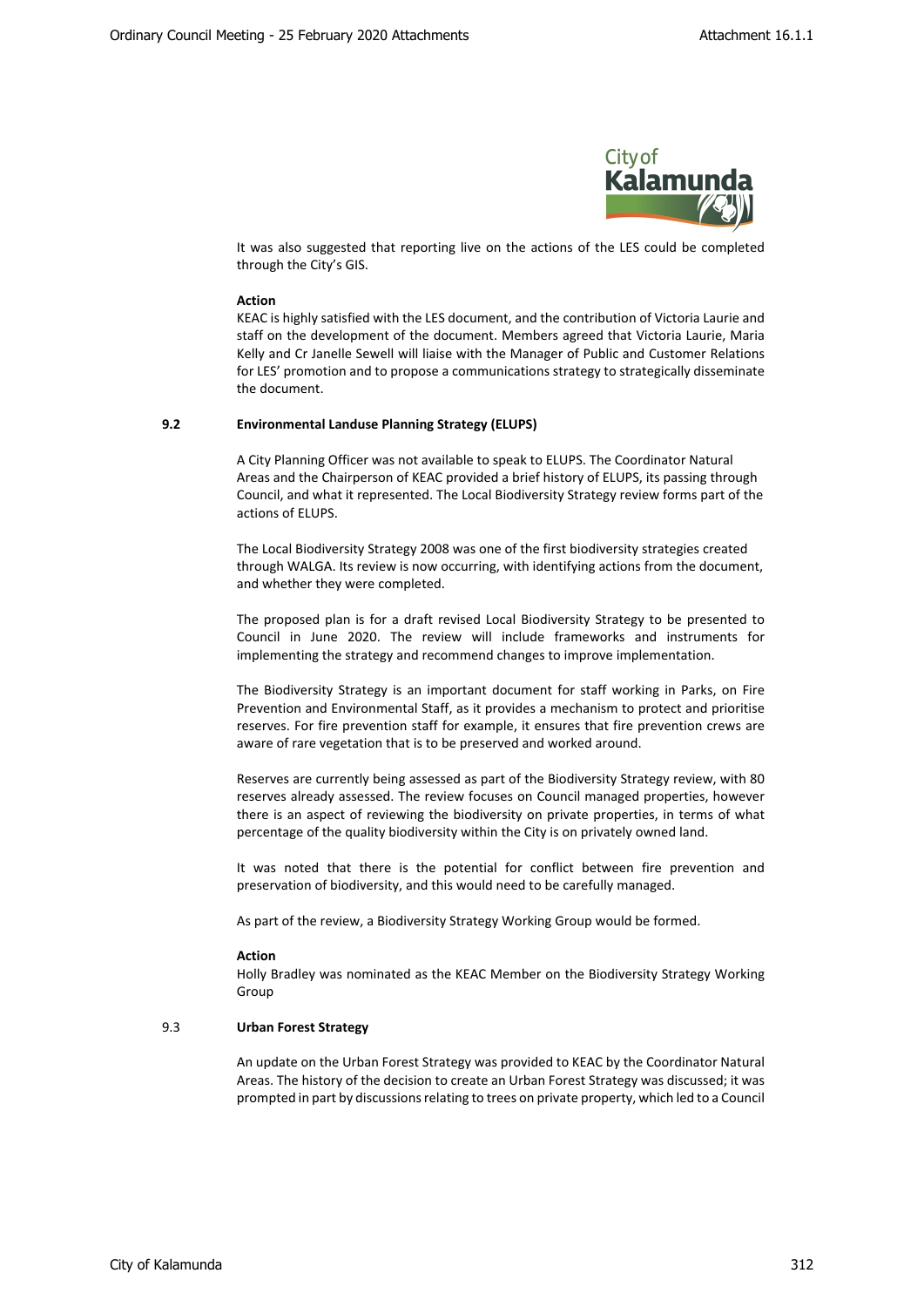

motion to create an Urban Forest Strategy. A KEAC Working Group was formed in response, with Mark Schilling convening that group.

A review of the Urban Forest Strategies already created was undertaken, with the Strategies at the Shire of Serpentine Jarrahdale and the City of Armadale being identified as the most relevant as both Councils have a similar ecology to the City of Kalamunda. The City of Melville had a different way in which to approach the Strategy, as they split the Strategy into a Section A and Section B. Part A relates to Public Land, Part B relates to Private Property. Part B has yet to be released.

The City of Kalamunda has a certain amount of funding available for the Strategy and have assessed applications from four consultancies for the Urban Forest Strategy. An Arborist will be separately hired to assess trees on Council land. An internal Urban Forest Strategy Working Group has been created, and it was recommended that at least one KEAC representative became part of it.

#### **Action**

That Mark Schilling and Victoria Laurie become KEAC's representatives on the Urban Forest Strategy Working Group.

#### **9.4 Forrestfield North Update**

The summary provided by the City's Strategic Planning area was noted, and it was requested that a representative from Strategic Planning attend the next meeting of KEAC to provide further information on Forrestfield North and respond to questions.

## **10.0 DEFINE AND PRIORITISE ACTIONS AND TASKS FOR KEAC TERM**

#### **Discussion**

For the previous term of KEAC, a full plan of works was created, to identify when and where key topics would be reviewed and actioned. The Chairperson asked each member to share their ideas on what KEAC could do, that would inform a new work plan subject to future KEAC consideration.

Rod Strang – Expedite some initiatives, and if good ideas come through KEAC, he can build a business case and action the works.

Brett Byfield – Identify ways in which to use Smart Cities initiatives for the environment, in terms of using data for pattern identification and sensors to improve efficiency, reduce water usage, and put money where it is most effective.

Dallas Lynch – Concern regarding the issue fire and its emotive aspect, and how that could affect the politics of fire and potential damage to the environment from an overreaction. How can this be best managed, and how can KEAC help with education.

Cara Sheppard – KEAC could provide advice to Council on declaring a climate emergency. Identify carbon emissions in the City of Kalamunda, and how they could be reduced.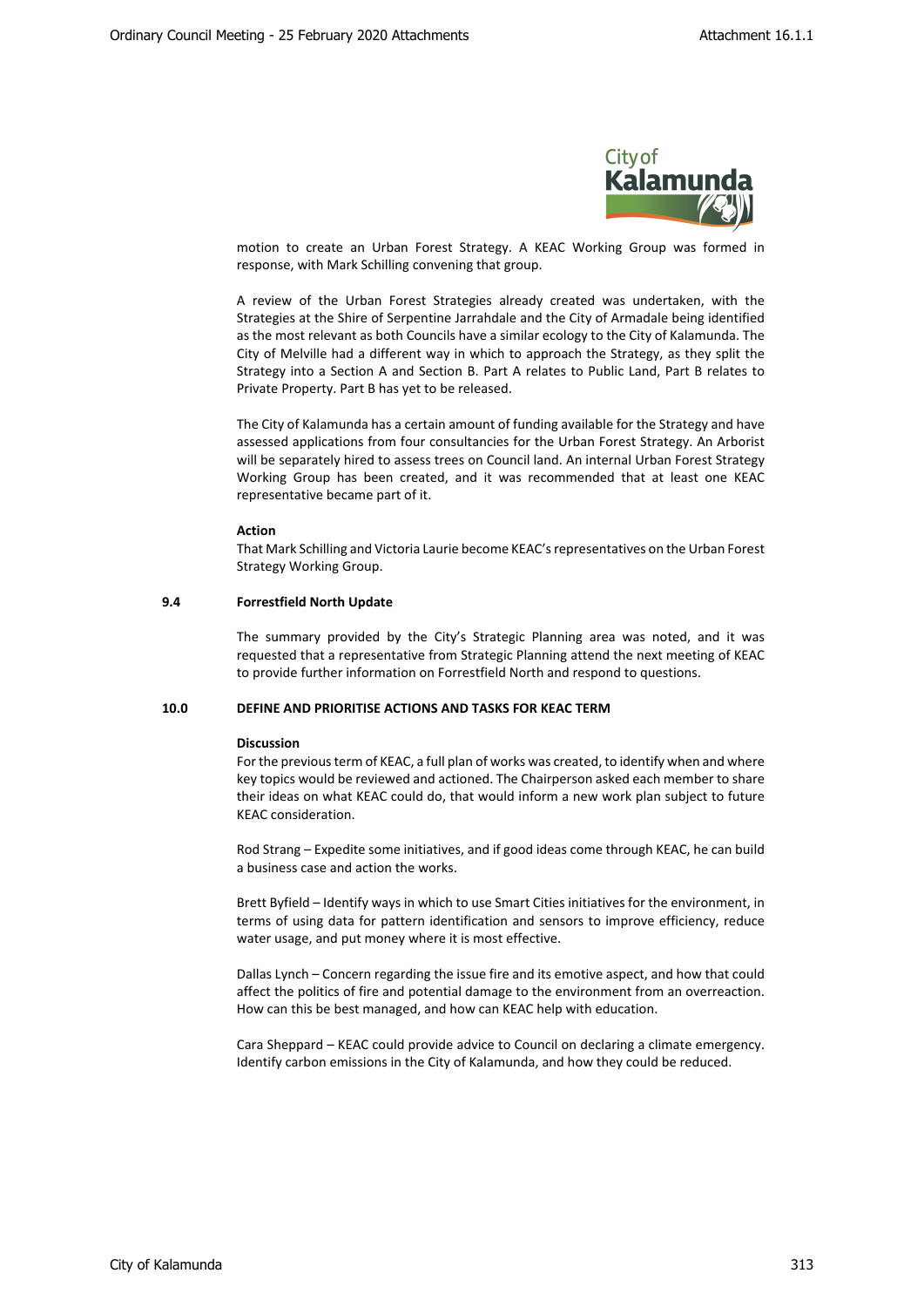

Victoria Laurie – How to enrich the natural assets in the City of Kalamunda, in particular the Zig Zag, the 'Kings Park of the Hills'. Profound asset for tourism and the environment. Landscaping and environmental design to resolve hooning and fire issues

Cr Janelle Sewell – KEAC could provide advice to Council on declaring a climate emergency motion. Developing a climate emergency plan, looking at emissions, what actions are occurring and what is achievable.

Mark Schilling – Improve and action the City's stormwater strategy, to reduce damage to the environment and improve the water quality to allow for improved environmental uses of the streams in and around Kalamunda.

Maria Kelly – A focus on urban development planning, community building and community consultation. Noted her own fire experience, and that it is an area to explore in terms of the potential clashes between the environment and fire requirements.

Kevin Goss – A focus on stronger planning policies around protection of vegetation, while allowing for the increase of residential growth

Holly Bradley – Maintaining wildlife corridors with increasing urban infill. Identifying ways in which to protect the Cockatoo population, and significant trees.

Peter Forrest – Focus on using available researchers in environmental science to further education for KEAC members and the broader community. Suggested Hans Lambers, a botanist with great understanding of the Yule Brook Creek area, be invited to present to KEAC. A priority should be identifying what is on the ground in Kalamunda, survey of vegetation, provide a State of the Environment Report.

Rupert Duckworth – Reactivation of the ELUPS discussion. Identify natural capital while balancing that natural capital against development

Cr Brooke O'Donnell – Focus on the wildlife corridor in the Welshpool area, and the potential effect of the Tonkin Highway upgrade on offsets and the environment in the area.

#### **Action**

The Chairperson to work with Staff on a draft task list for future consideration in the work plan.

### **11.0 FUTURE MEETINGS** – Chair Meet every quarter on a 3<sup>rd</sup> Thursday from January 2020

As this date clashes with Peter Forrest's Presidency of the Kalamunda Ratepayers

Association's monthly meetings, staff will check Members' availability to change to potentially the 2<sup>nd</sup> Thursday of the month.

#### **12.0 URGENT BUSINESS WITH THE APPROVAL OF THE PRESIDING MEMBER**

### **Climate Emergency**